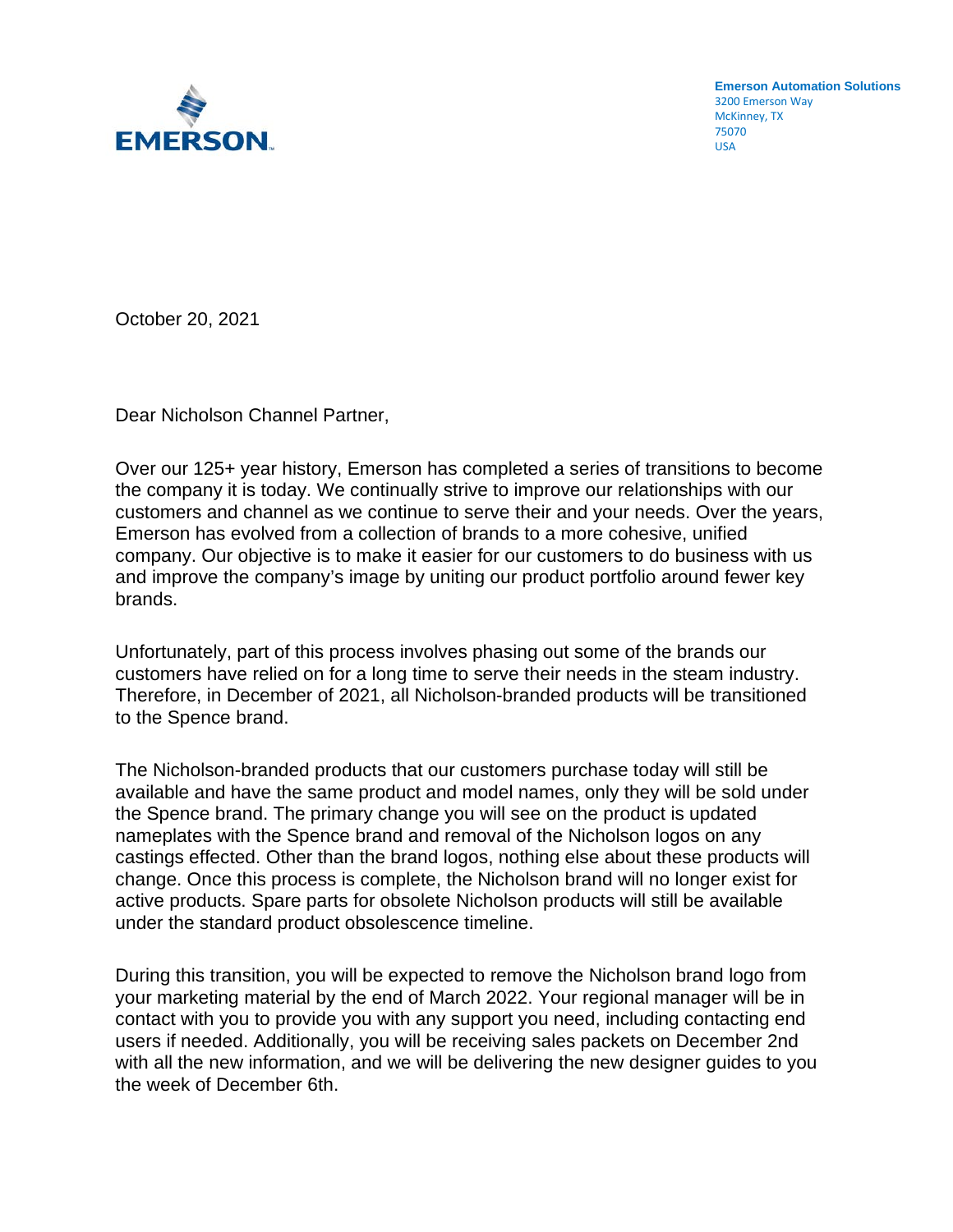

**Emerson Automation Solutions** 3200 Emerson Way McKinney, TX 75070 USA

However, we understand that print marcom will be replaced in a longer periodicity than digital material, so it is okay to continue using any current print marketing material through March 2022 with the name Nicholson.

We want to thank you for your continued partnership as a key part of the Emerson sales channel. Your support with this upcoming change is greatly appreciated as we position our company for sustainable long-term success. If you have any questions regarding the transition of the Nicholson brand, please contact me (Elizabeth Morris) or your local representative.

Sincerely,

Elegabeth Maris

**Elizabeth Morris** | Marketing Director – Steam Solutions | Pressure Management **Emerson Automation Solutions** | 3200 Emerson Way | McKinney, TX | 75070 | USA O +1.972.548.3315 | M +1.918.510.1168 [elizabeth.morris@emerson.com](mailto:elizabeth.morris@emerson.com)